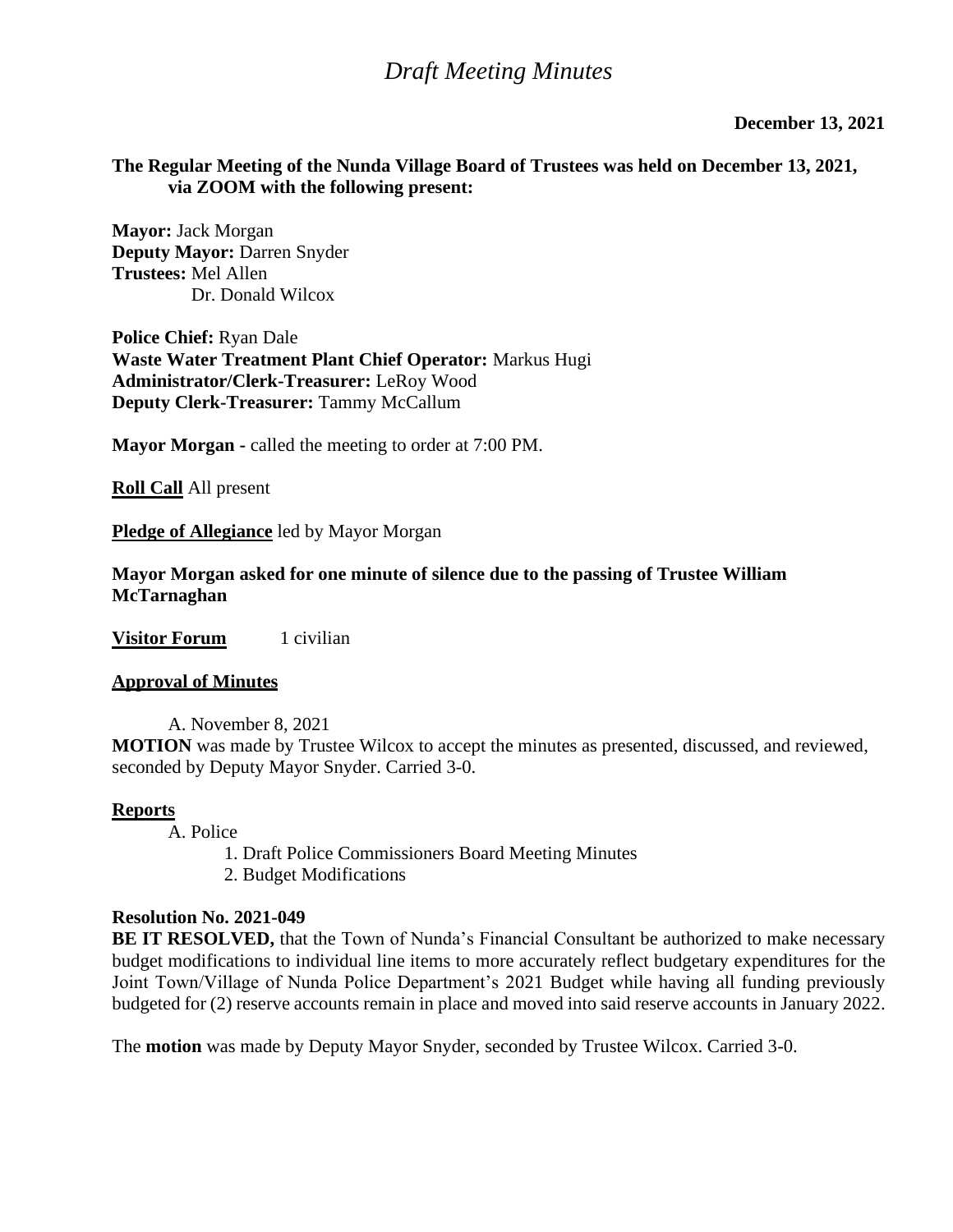- B. Code Enforcement/Zoning-emailed to all board members for review
- C. Waste Water Treatment Plant
- D. Water/DPW
- E. Justice

F. Administrator/Clerk-Treasurer – All Reports to be emailed for review and discussion

- 1. Monthly Bank Statement Account-November 2021
- 2. Collateralization Report-November 2021 not available at this time
- 3. Budget Status Report by Fund not available at this time
- 4. Payroll #22, 23 & 24 Certification Review
- 5. Monthly Report
- G. ZBA/Planning Board
- H. Youth Recreation

**MOTION** was made by Trustee Wilcox to accept the departmental reports as presented, seconded by Deputy Mayor Snyder. Carried 3-0.

## **Approval of Invoices**

A. Abstract No. 008

The Nunda Village Board of Trustees has reviewed and approve invoices for payment on Abstract no. 008 as follows:

| <b>TOTAL</b>        |              |        | $-$ \$78,766.32  |
|---------------------|--------------|--------|------------------|
| YOUTH               | $\mathrm{J}$ | $-$ \$ | 31.93            |
| LAND GRANT (HA) -\$ |              |        |                  |
| <b>WWTP CIP</b>     | (H)          |        | $-$ \$50,189.60  |
| <b>SEWER</b>        | (G)          |        | $-$ \$ 3,111.56  |
| <b>WATER</b>        | (F)          |        | $-$ \$ 12,003.04 |
| <b>GENERAL</b>      | (A)          |        | $-$ \$ 13,430.19 |

The **motion** was made by Deputy Mayor Snyder, seconded by Trustee Wilcox. Carried 3-0.

### **New Business**

A. Section 504 Grievance Coordinator Designation

## **Resolution No. 2021-050**

The Village Board of the Village of Nunda, a municipal corporation, meeting in regular session on December 13, 2021, **motion** was made by, Trustee Wilcox and seconded by Deputy Mayor Snyder, that the following resolution be adopted:

**WHEREAS,** Section 504 of the Rehabilitation Act of 1973 prohibits discrimination on the basis of disability in programs and activities conducted by the U.S. Department of Housing and Urban Development (HUD) or by grantees that receive financial assistance from HUD. And

**WHEREAS,** Part 8 of Title 24 of the Code of Federal Regulations (24 CFR) requires adoption of grievance procedures to address complaints of those who feel they may have been discriminated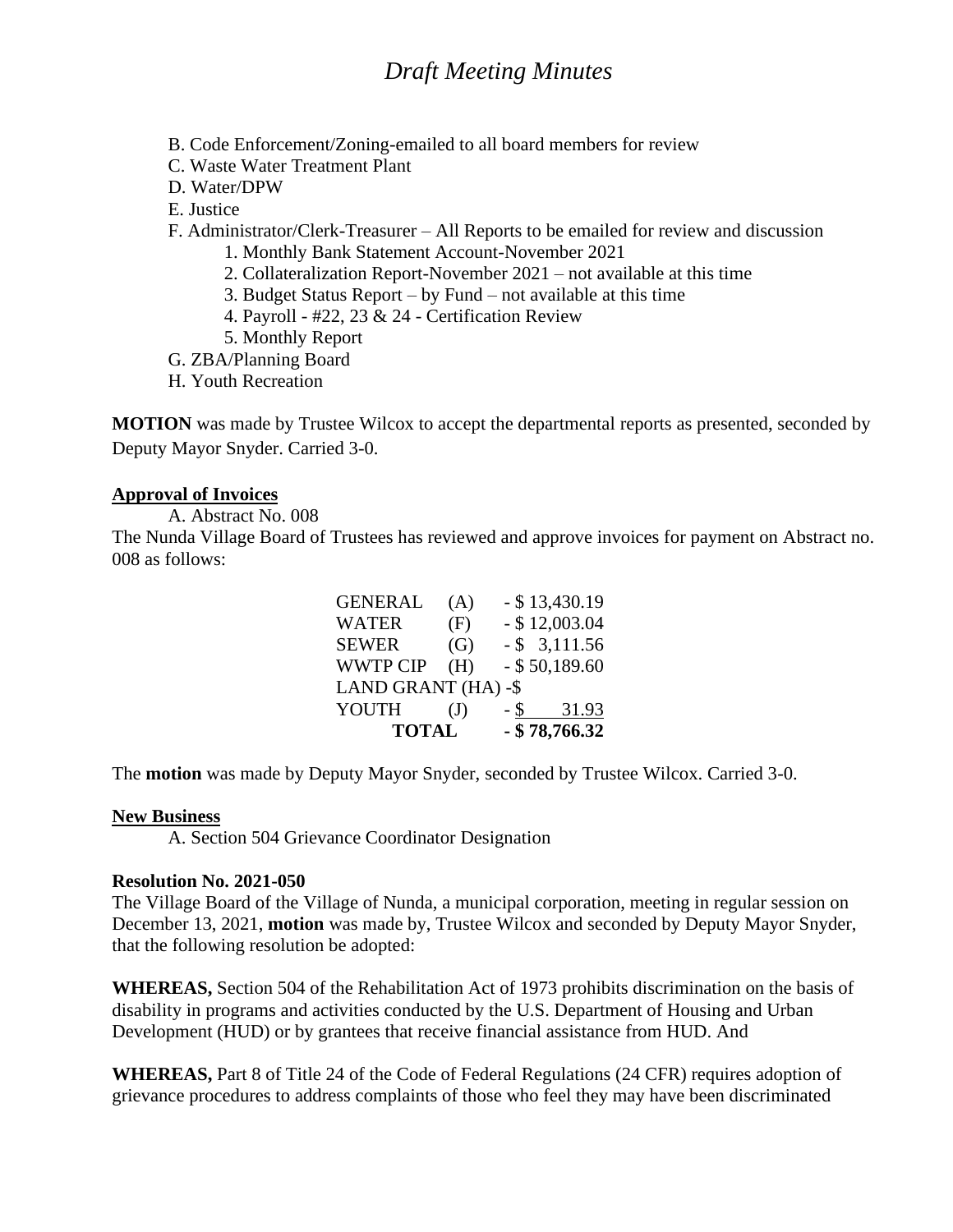against on the basis of disability and also requires the provision of notice of said grievance procedures, and

**WHEREAS,** it is the policy of the Village of Nunda not to discriminate against any individual, person or group on the basis of disability and the intent of the Village of Nunda to address any complaints that may arise pursuant to Section 504,

**NOW, THEREFORE, BE IT RESOLVED,** that the Village of Nunda be hereby adopt by resolution internal grievance procedures (the "Procedure") providing for the prompt and equitable resolution of complaints alleging any action prohibited by Section 504 of the Rehabilitation Act of 1973 of the U.S. Department of Health and Human Services regulations implementing the Act, and

**BE IT FURTHER RESOLVED,** that the Village of Nunda does hereby designate the Village Clerk-Treasurer as the Grievance Coordinator who shall be responsible for receiving and addressing complaints pursuant to the Procedure adopted hereby and filed in the Village Clerk's Office located at 4 Massachusetts Street, Nunda, New York for review and dissemination during the hours of 9:00 AM to 4:00 PM, Monday through Friday.

The **resolution** was adopted and carried 3-0.

B. Adjust Water/Sewer Bill Account #1070-charged an additional water & sewer unit **MOTION** was made by Deputy Mayor Snyder to adjust water bill #1070 by decreasing water and sewer charges by one unit each as this location was not utilized during the previous billing period, seconded by Trustee Wilcox. Carried 3-0.

C. CDBG No. 2 Resolution on Environmental Certifying Officer designation **Resolution No. 2021-051**

The Village Board of the Village of Nunda, a municipal corporation, meeting in regular session on December 13, 2021, motion was made by, Trustee Wilcox and seconded by Deputy Mayor Snyder, that the following resolution be adopted:

**WHEREAS**, the Village of Nunda was awarded a Community Development Block Grant from the U.S. Department of Housing and Urban Development through the New York State Office of Community Renewal, as administered by the State of New York;

**WHEREAS**, the Village of Nunda is required to designate an environmental certifying officer for the purpose of signing required environmental documents pertaining to this CDBG award; and

**NOW, THEREFORE, BE IT RESOLVED**, that the Mayor of the Village of Nunda be hereby designated as the Village's environmental certifying officer for the purpose of signing correspondence and other required documents and forms.

The **resolution** was adopted and carried 3-0.

D. Disability Insurance Carrier **Resolution No. 2021-052**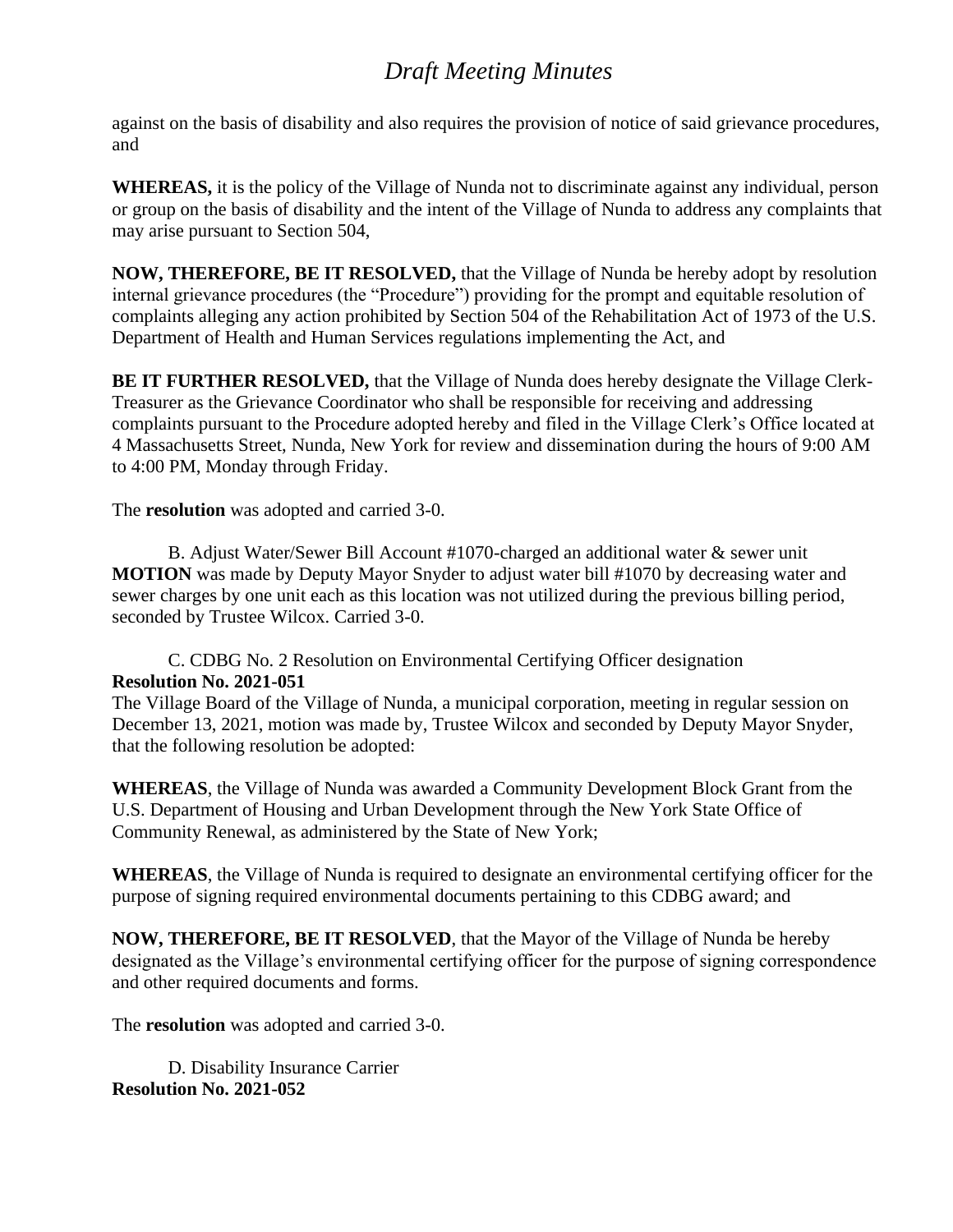**BE IT RESOLVED**, that the Nunda Village Board of Trustees approves changing disability insurance carriers to Shelter Point Life Insurance Company providing continued employee benefits, as needed. The **motion** was made by Deputy Mayor Snyder, seconded by Trustee Wilcox. Carried 3-0.

E. Registrar Re-Appointment - LeRoy J. Wood

### **Resolution No. 2021-053**

**BE IT RESOLVED** that the Nunda Village Board of Trustees re-appoint LeRoy J. Wood, Registrar of Vital Statistics for the Village of Nunda.

The **motion** was made by Mayor Morgan, seconded by Deputy Mayor Snyder. Carried 3-0.

F. Deputy Registrar Appointment - Tamara McCallum **Resolution No. 2021-054 BE IT RESOLVED** that the Nunda Village Board of Trustees appoint Tamara McCallum Deputy-Registrar of Vital Statistics for the Village of Nunda.

The **motion** was made by Mayor Morgan, seconded by Deputy Mayor Snyder. Carried 3-0.

## G. Tires for DPW Truck

**MOTION** was made by Deputy Mayor Snyder to approve the purchase of four tires for the DPW Department work truck at the price of \$880.48 from Sedam Tire in Perry, NY. Pricing provided by vendor is NYS Contract pricing; the **motion** was seconded by Mayor Morgan. Carried 3-0.

H. Quote for surveillance system at Village properties on Route 70

**MOTION** was made by Deputy Mayor Snyder to approve the installation of security cameras for the newly acquired village properties located on NYS Route 70 in the amount of \$750.99 from Jeff Moir-Custom Security Connections, seconded by Trustee Wilcox. Carried 3-0.

### **Old Business**

- A. Tax Abatement-KCS
- B. COVID Mandate

C. Feral Cats

D. Board of Elections-changing annual village election to coincide with Town/State/Federal elections were discussed.

### **Other Business**

A. CDBG Update B. WWTP Update

### **Policy Review**

A. Remove all information related to Employee Payroll Stipend from the Payroll Policy **Resolution No. 2021-055**

**BE IT RESOLVED,** that the Nunda Village Board of Trustees approve removing all related information on payroll stipends from the Payroll Policy effective January 1, 2022. The **motion** was made by Mayor Morgan, seconded by Deputy Mayor Snyder. Carried 3-0.

B. Procurement Policy Amend Section D. Minority and Women Business Owned Enterprises to include Section 3